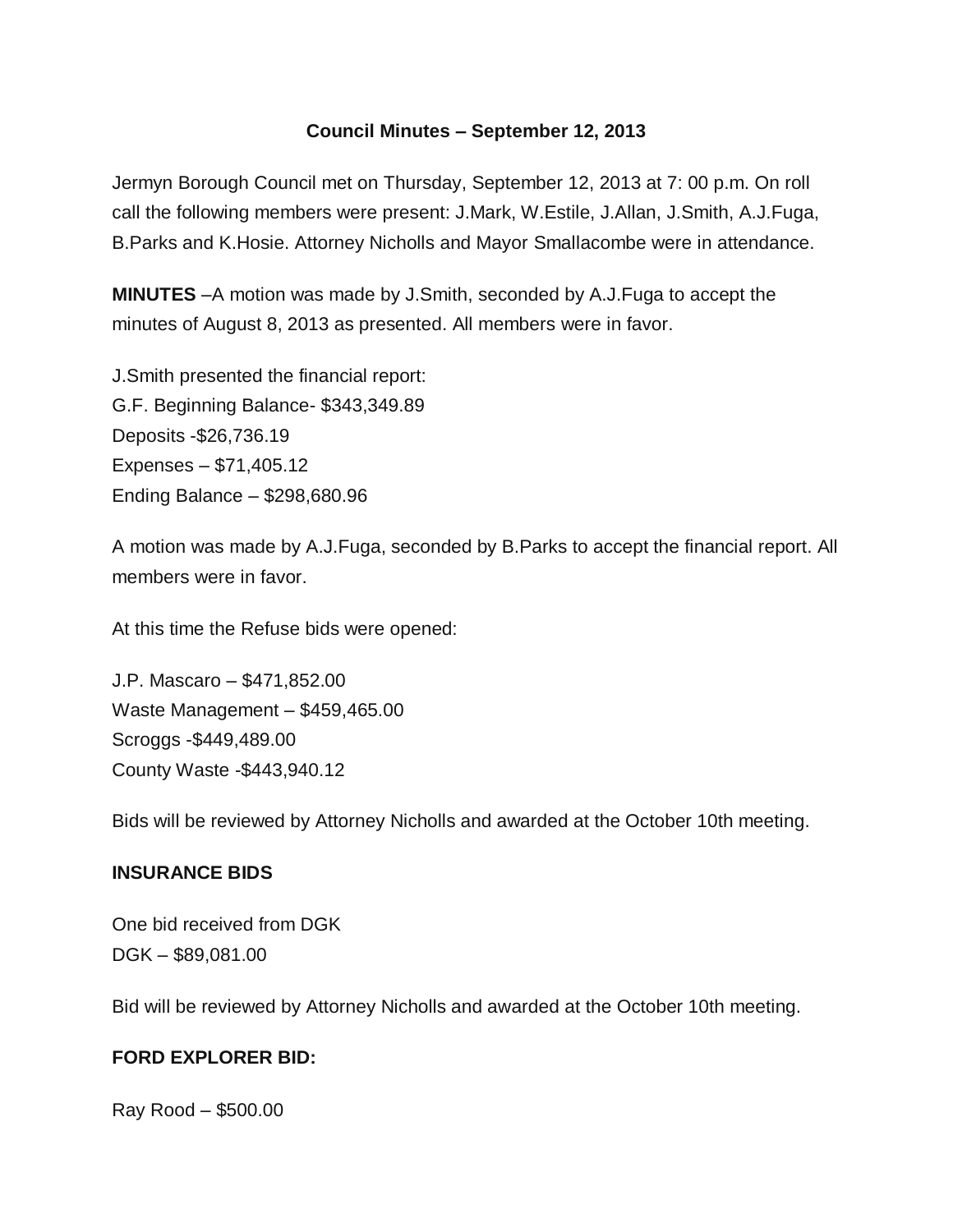The borough secretary read the letter included with the bid explaining that the vehicle will be used by the Fire Chief, the Captain of the Fire Police and our EMA Coordinator. Mr. Rood is purchasing the vehicle for the benefit of the Borough and to cut down on the wear and tear of his own vehicle.

FORD EXPLORER: A motion was made by W.Estile ,seconded by B.Parks to sell the 2007 Ford Explorer in the amount of\$500.00 to Ray Rood. On roll call the motion passed 5 to 2.

**MAYOR** –The Mayor reported the police are doing an excellent job. He said they have been assisting in a child abuse case. The Chief got a \$1000.00 seat belt grant and are working on the problem with the four wheelers. The Variety Show will be held on September 28 at Heart Lake. The Historical Society is having an open house this Sunday. He asked that modified be put down on the shoulder of Bridge Street so the water doesn't undermine the road.

**ADAMS CABLE CONTRACT** – Attorney Nicholls said there was one modification to the cable contract that the boroughs internet is 3 mg's and will be free, but the fire company has 6mg's and if they wish to change to 3mg's it will also be free.

A motion was made to approve the amendment to the Adams Cable contract concerning free internet service for 3mg by A.J.Fuga , seconded by J.Mark. All members were in favor.

**FIRE CHIEF** – He said the Borough has a problem with the fire siren and he is looking into options to have it fixed. He explained the system is thirty years old and needs an update.

**PUBLIC INPUT** – Three girl scouts from Troop 50440 asked permission to have the third Christmas Light Parade on December 14 and the use of the gym for refreshments.

**CHRISTMAS LIGHT PARADE** – A motion was made by J.Smith, seconded by J.Mark to give permission to Girl scout Troop 50440 to have the Christmas Light Parade and the use of the gym. All members were in favor.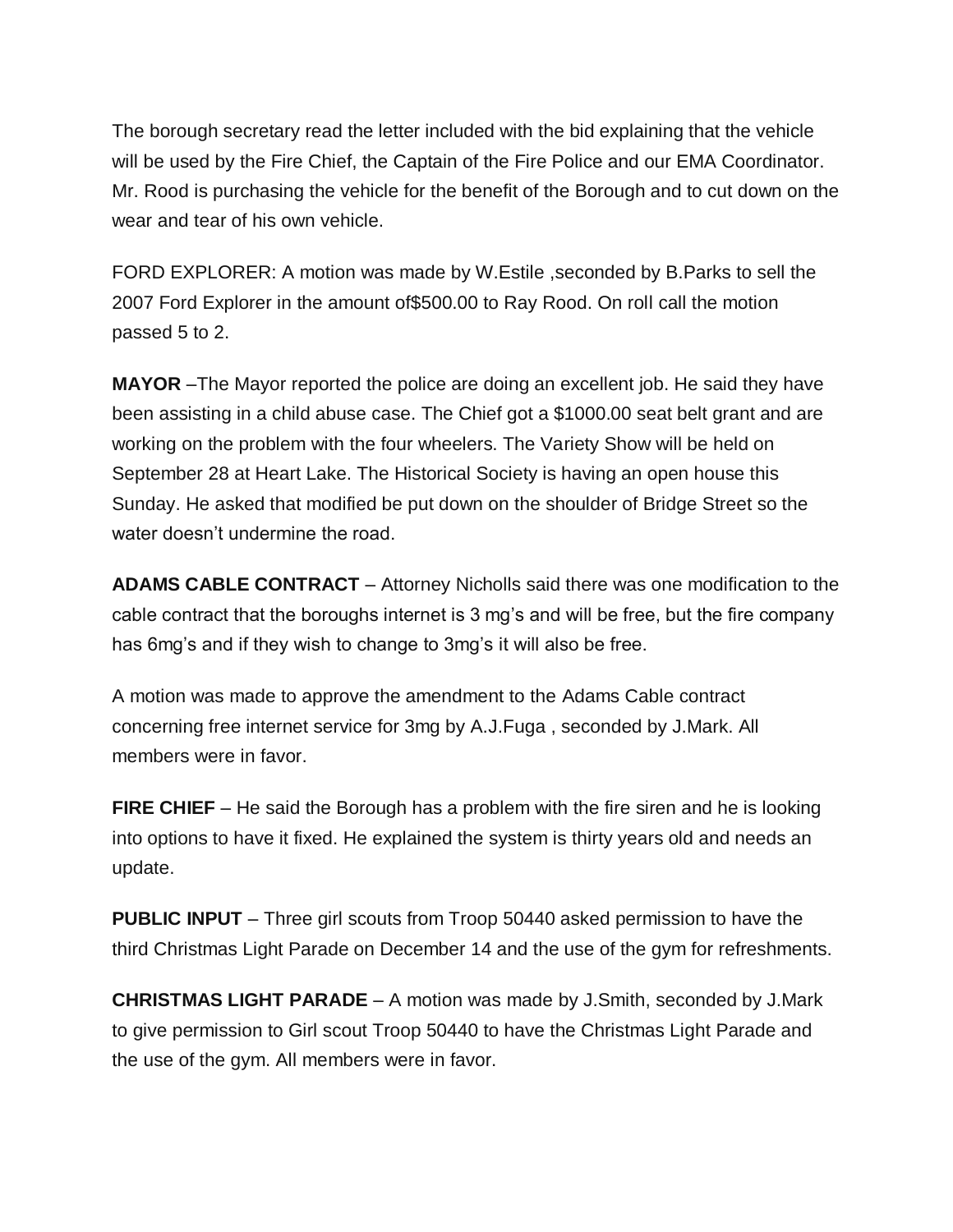**SEWER 403 BACON STREET** – R.Rood asked about his sewer project. K. Hosie said Dennis Kutch said they have not received the survey from Joe Barrett. Mr. Rood said he doesn't understand the scope of the survey? Mr. Rood commented on the refuse bids and said sometimes the cheapest isn't the best. He said one Friday they left garbage on his lawn and they were called back to pick it up and the following Friday his trash was not picked up at all.

**SCHOOL BUS STOP** – Chief Arthur reported that he has received many complaints from parents about the school bus stop at Madison and Rushbrook . He asked if a crossing guard could be looked into in, he contacted Mayfield and they pay half the cost of their crossing guards. J.Smith recommended that the Chief call the school. K.Hosie said perhaps the bus stop can be moved.

At this time Chief Arthur reported that there was a missing person in town and wished to thank Office Mallick, William Walker Ambulance, Jermyn Fire Police, the Crystal and Artisan Fire for volunteering their assistance, the person was found in a half an hour.

K. Hosie thanked Officer McMorrow , W.Estile and the Jermyn Crime Watch for the excellent job done at the Jermyn Night Out.

**WRIGHT CENTER 5-K Race** – Kellen Krakey addressed Council concerning the 5-K Race being sponsored by the Wright Center in Archbald. Council had approved the race when they thought it was to take place a short distance on Washington and into the Woodlands with a few intersections to be manned. It came to Councils' attention that the race will go all the way up Washington to Franklin and through the housing development. Councilman R.Parks and W.Estile explained that the Borough does not have the manpower for all the intersections. K.Hosie explained we only have one officer on duty at a time and if he receives a call he has to leave. W.Estile said he is unsure how many fire police he can have, possibly only two. J.Smith said there is concern about the runners safety, could there be another route? B.parks suggested to run through East Jermyn, less volunteers would be needed.

A motion was made by J.Smith seconded by A.J.Fuga to approve the race conditionally with oversight from Chief Arthur, W.Estile and R.Parks. All members were in favor.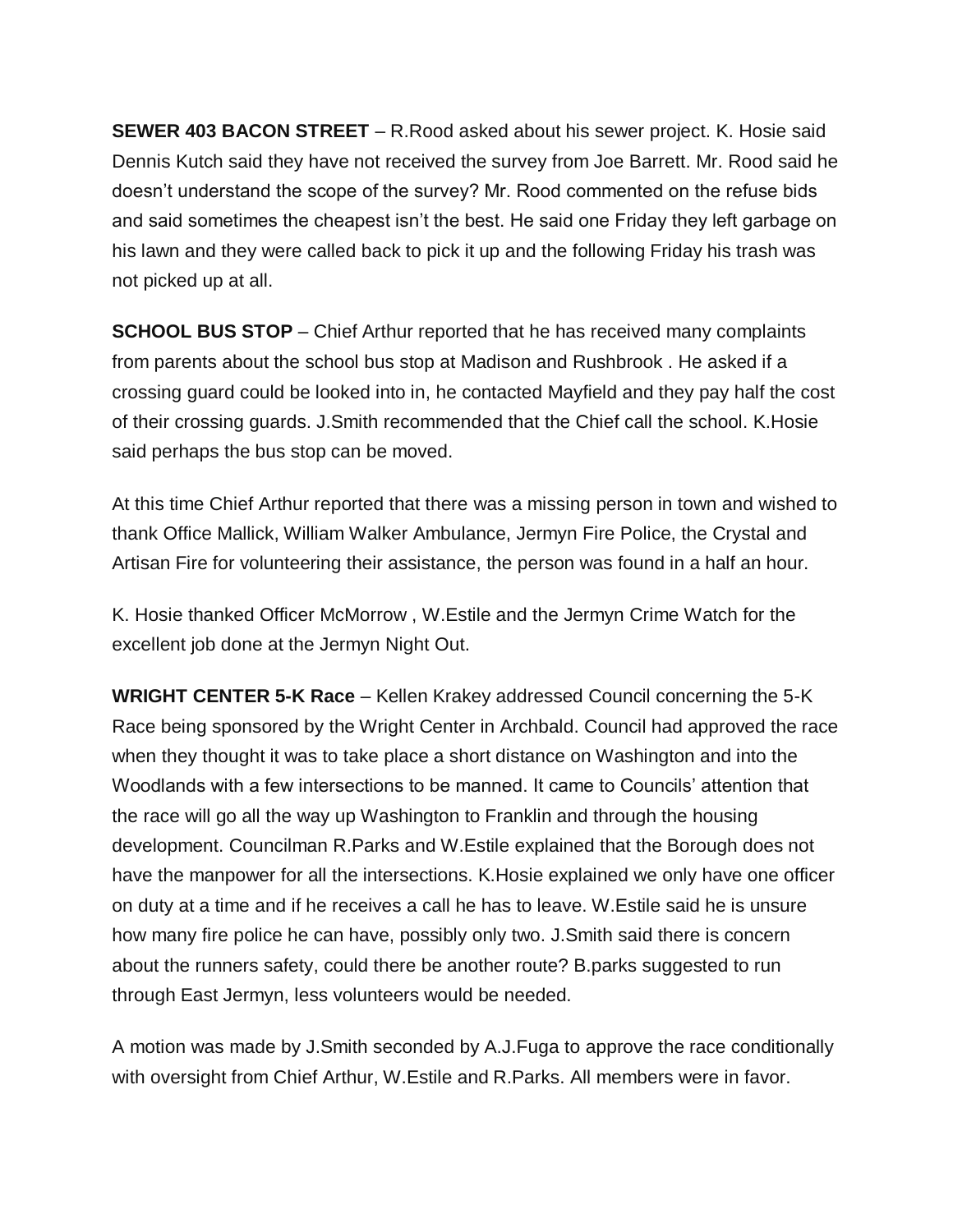Mr. A. Whitiak, said the Wright Center is a great asset and would help in any way with the race. He went on to say he has great respect for the fire and police departments, but the problem is still there although there is less presence. His concern is that it does affect business. Mr. R.Parks said he was sick of this and that Mr. Whitiak says the same thing every month. Mr. Parks said the economy is not good, there is more to it than the police department. Mr.Whitiak said it affects 35 familys that he has working for him.

Mr. Parks said the police slow people down before they get to the light and the school bus stop. K.Hosie said the officers are going to different locations. Mr.Parks said he has always been civil to Mr.Whitiak but he is beating a dead horse. Mrs. Hosie said for Mr. Whitiak to come back as often as he wants.

R.Chase thanked council for letting the Artisan park their truck at the borough garage.

**FINANCE**– A motion was made by J.Smith, seconded by A.J.Fuga to pay invoices in the amount of \$7,486.70. All members were in favor.

**PUBLIC WORKS** – W.Estile said he received prices on the line painter. Sherwin Williams was the cheapest.

A motion was made by W.Estile seconded by A.J.Fuga to purchase a line painter from Sherwin Williams at a cost of \$3,698.99. All members were in favor. K. Hosie said the machine will pay for itself.

**RECREATION**– J.Allan reported that the backboards are finished and the gym is being rented out a lot. He explained biddy ball may be using the gym, they will be meeting and will get back to him.

**ZONING** – R. Chase reported that he has contacted the homeowners at the corner of Rushbook and Jefferson and they are going to cooperate and trim the hedges. W.Estile asked if there is a permit for the signs at that corner? Mr.Chase said yes a temporary permit for thirty days.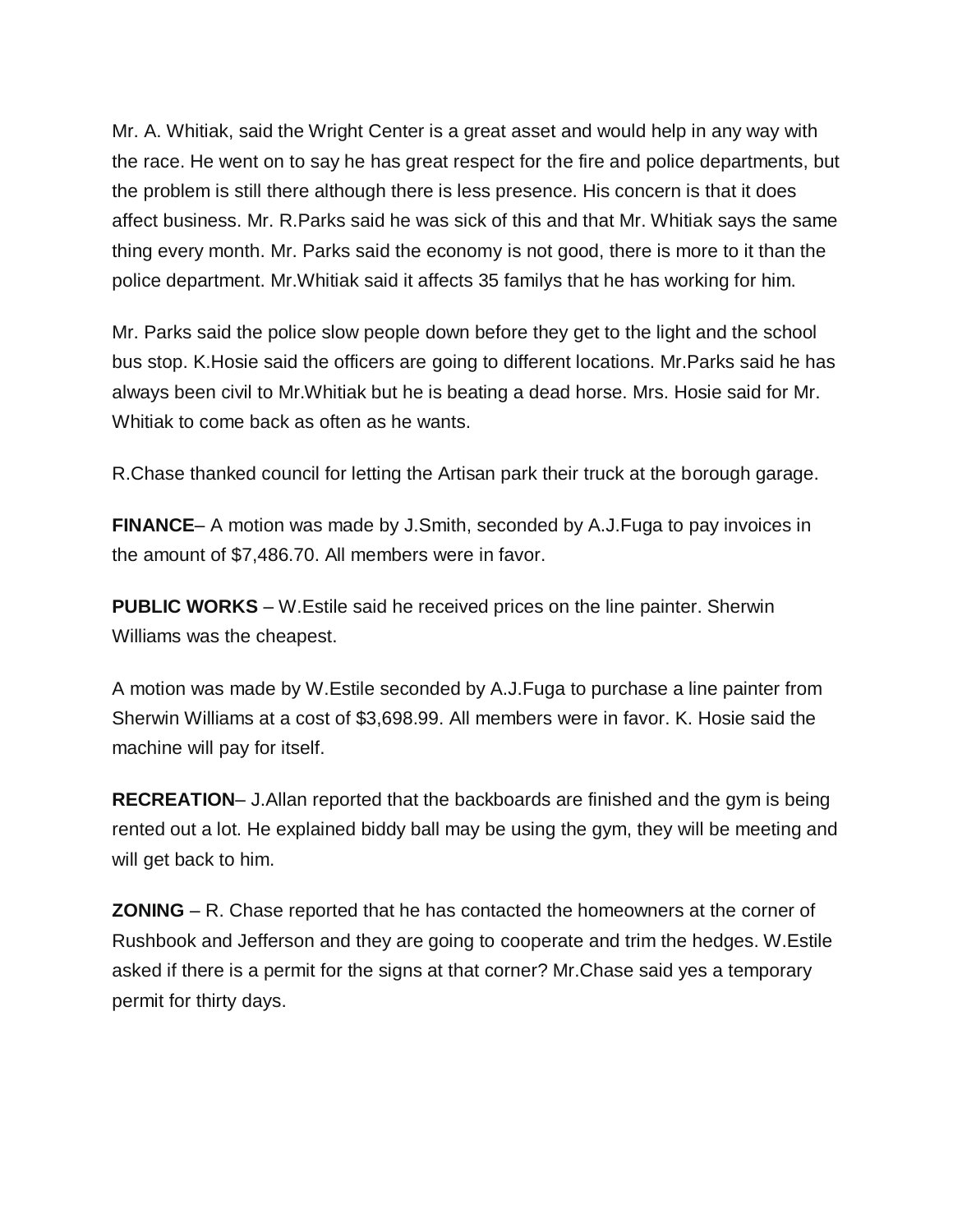**MMO** – A motion was made by A.J.Fuga, seconded by J.Allan to accept the MMO's for 2014, the General Employees \$7,222.00 and the Police pension,\$15,064.00 . All members were in favor.

**County Mitigation Plan** – A motion was made by J.Smith, seconded by J.Allan to participate in the Lackawanna County Mitigation Plan. All members were in favor.

**Re-Appoint William Arthur**– A motion was made by W.Estile, seconded by B.Parks to re-appoint William Arthur as Acting Chief of Police until D.Zellers returns to work or the next council meeting. All members were in favor.

**Cooperation Agreement Lackawanna County**– A motion was made by J.Smith, seconded by A.J.Fuga to participate in a cooperation agreement with Lackawanna County concerning the Rushbrook Creek Flood Project. All members were in favor.

D.Morcom informed Council we did not qualify for the County grant to pave the 400 block of Jefferson Avenue.

The Steamtown Marathon will be held on October 13, they will be through Jermyn at 9:00 or 9:30. J.Smith said we need as many volunteers as we can get.

Mr. Smith said that this is the first time he has seen the ending balance in the General Fund below \$300,000.00.

B.Parks said the contract with the realtor for the property on Riverview Lane is up for renewal. Council agreed to re new the contract for six months.

J.Smith mentioned that the street light at Mr. T. Ushers' home is blocked by tree limbs. Mr. Parks said they were in town trimming and were told about it.

J.Allan said there are some Main Street Lights out. Mr. Parks said it will cost a fortune to have them fixed, the wires may have to be re-run. He asked if Council wishes to spend the money on them. J. Allan said he will look at them.

J.Smith said the finance committee will be meeting and for all departments to hand in their budgets for 2014.